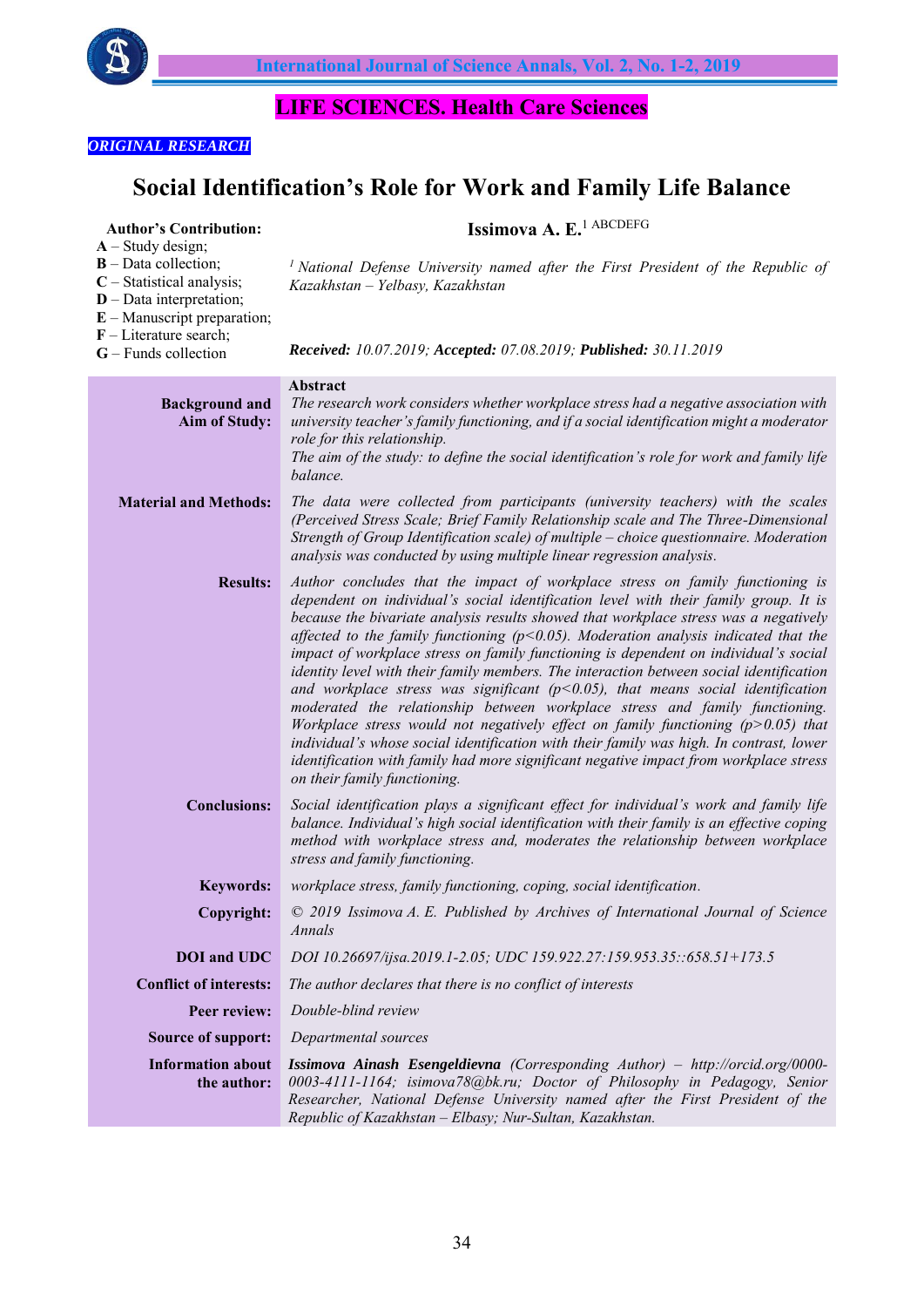Although there are studies have found several methods for dealing with workplace stress, finding effective coping methods with faculty member's workplace stress that impacted on their family functioning has still stayed a significant question. 'Coping' has been described by Lazarus & Folkman (1984) as 'thoughts and acts that people use to manage specific external or internal demands of stressors'.

The theoretical analysis has shown that social identification is a significant variable coping with workplace stress. According to research in the socialpsychological platform, social identification is 'central to people's experiences of and reactions to, social and environmental stressors' (Haslam, O'Brien, Jetten, Volmedal, & Penna, 2005). 'Social identification' has been defined by Taifel (1978), 'an individual's selfconcept which derives from his knowledge of his membership'. Considering this, Ellemers, Koetekaas, and Ouwerkerl (1999) study social identification divided into three components, a cognitive component, an evaluative component and an emotional component. These components have significant effect on members' social perception, feeling and behaviours (Taifel & Turner, 1979) which is based on individual's workplace stress on family functioning.

In addition, Avanzi et al. study (2018) with samples Swiss teachers found that strongly identified teachers receive more support from other members of group, and consequently lead them lower job burnout which is develops from workplace stress. Similarly, Zellars and Perrewe (2001) study examining influence of affective personality to emotional social support and job burnout suggested that individuals who engage conversations that focus on positive aspects of job report less burnout. It is because, interactions with a positive content is a significantly related to individual's job burnout (workplace stress) decrease, thoughts and feelings that linked with increased perceptions of personal self (Zellars & Perrewe, 2001) which play role for individual's relationship with their family.

The issues of prevention of mental disorders and their impact on the mental health of the individual were studied by Melnyk and Stadnik (2018).

Various aspects of training of future specialists in higher education were studied by Melnyk and Pipenko (2018). Specifically, family social identity's role discovered Baider, Ever-Hadani, Goldzweig, Wygoda, and Peretz (2003) study, and had shown that individual's stress buffering is directly related to their family, more specifically family support which is based on family member's social identification level. They identify couples who were experiencing high psychological distress reported lower levels of perceived family support than the normal levels of stress. This concept is confirmed by findings reported by Billings and Moos (1982) study, and authors concluded that work related stress on family relationship is directly associated with individual's family support. Despite men work stressors having greater impact, supportive social resources, such as family support provided more reduction for the effects of workplace stress on family functioning.

examining couple's production of stress hormones and low family relationships, found that women produced two particular stress hormones such as cortisol and norepinephrine during the discussion. Moreover, Kiecolt-Glaser et al. (1993) research indicated that couples with satisfying family relationship tended not to infections catch, and they confirm the findings by Beck (1984) that only a positive family interaction may reduce individual's stress, but relationships that involve a negative norms contribute stress (Kiecolt-Glaser et al., 1993).

Considering suggestions, social identification and its role for buffering individual's workplace stress is clear, in the present study there is the first attempt to research social identification as a moderator for decreasing workplace stress's negative impact on family functioning with samples in Kazakhstan. In addition, Wang, Repetti, and Campos (2011) found a relation between job stress and family social behavior and concluded that workplace stress affects family functioning in terms of talking and display of negative emotions. There was a significant correlation between these factors ( $r=0.30$ ,  $p<0.05$ ). The current study there takes account of these correlation coefficients, and proposes that if workplace stress affects family functioning, social identification would be a significant predictor moderating the relationship between workplace stress and family functioning of Kazakhstan teachers.

Thus, the main hypotheses formulated as following:

H. 1. Workplace stress would be negatively associated with family functioning.

H. 2. Social identification would be a moderator in a relationship between workplace stress and family functioning. Workplace stress's negative impact on family functioning dependent on individual's social identification level with their family group.

*The aim of the study.* To define the social identification's role for work and family life balance.

#### **Materials and Methods**

Data were collected from participants with the scales of multiple – choice questionnaire. The first scale that measured their workplace stress, participants were required to respond on questionnaire evaluated their feeling and thought during the last months at work. The second scale was about how participants perceive the quality of their family life. The last questionnaire was concerned with social identification with their family through scale that consists of three aspects of social identity, including ingroup ties, cognitive centrality and ingroup affect.

Types of scales are presented in Figure 1.

*Workplace stress.*

The workplace stress variable was measured by the Perceived Stress scale (PSS) that consists of 10 items (Cohen & Kamarck, 1994). They were asked questions (see Table 1), rating their feeling or thought in the last months at work in a certain way on a scale ranging from 0 to 4 (0 – never, 1 – almost never, 2 – sometimes,  $3$  – fairly often,  $4 - \text{very often}$ .

In addition, Kiecolt-Glaser et al. (1993) study, by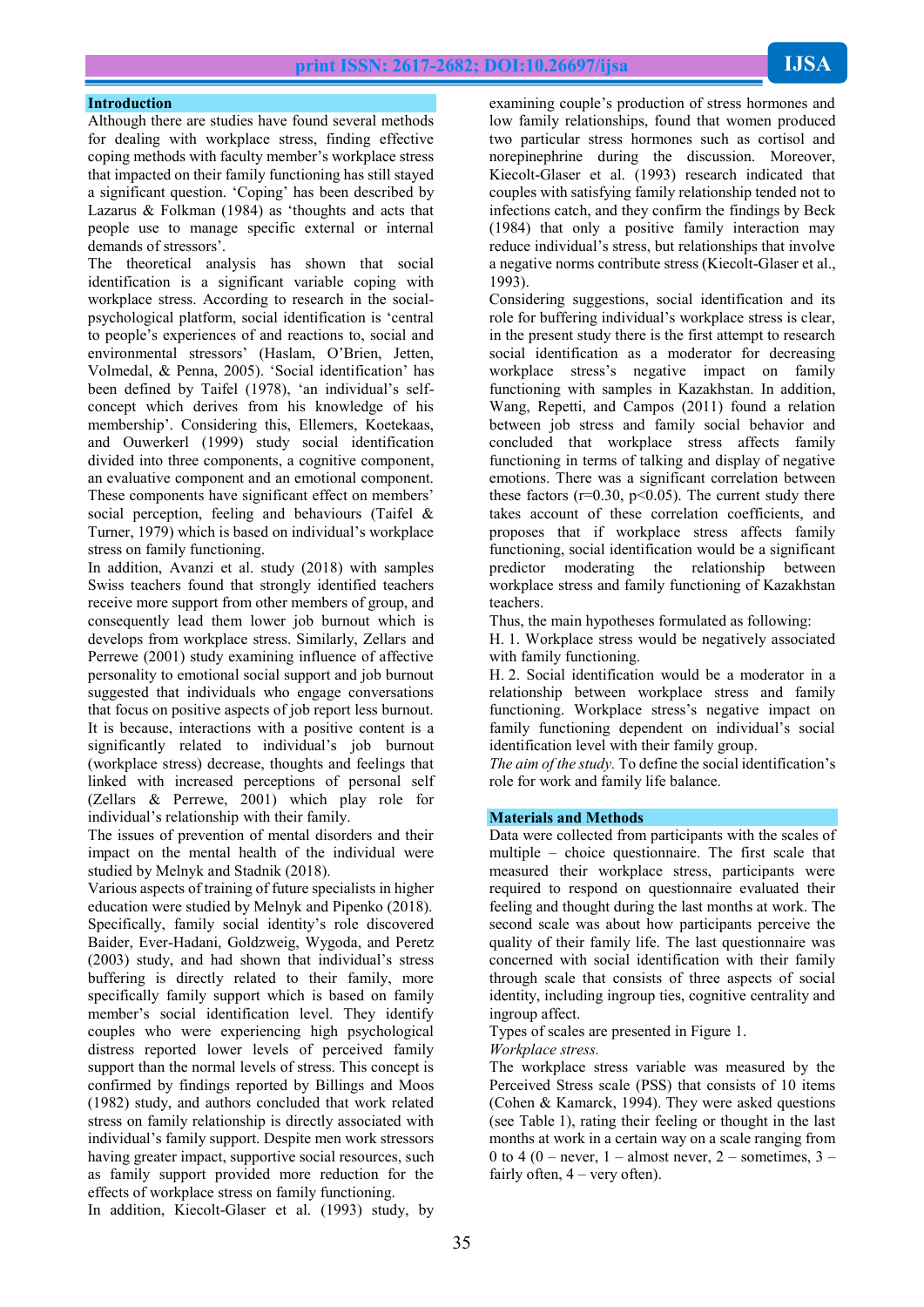

**Figure 1.** Types of scales for measuring of workplace stress, family functioning, and social identification of participants.

|  |  |  |  |  |  |  |  |  | Table 1. The questionnaire for measuring of workplace stress (by Cohen and Kamarck). |
|--|--|--|--|--|--|--|--|--|--------------------------------------------------------------------------------------|
|--|--|--|--|--|--|--|--|--|--------------------------------------------------------------------------------------|

| Ouestions                                                                                  | Coefficient alpha |
|--------------------------------------------------------------------------------------------|-------------------|
| How often were you being upset because of something that happened unexpectedly?            | 0.754             |
| How often did you have a feeling that were unable to control the important things in life? | 0.779             |
| How often did you feel nervous and stressed?                                               | 0.786             |
| How often did you find that could not cope with all the things that had to do?             | 0.780             |
| How often were you angered because of things that happened that were outside of control?   | 0.795             |
| How often did you feel difficulties were piling up so high that could not overcome them?   | 0.790             |
| How often did you feel confident about your ability to handle personal problems?           | 0.789             |
| How often did you have a feeling that things were going way?                               | 0.787             |
| How often were you able to control irritations in life?                                    | 0.824             |
| How often did you feel that were on top of things?                                         | 0.783             |

Workplace stress was calculated by reversing the scores of the questions firstly, and then adding the scores for each item. Higher score indicated high level of perceived workplace stress. The reliability score for PSS in this study was  $\alpha = 0.805$ .

### *Family functioning*

Participants family functioning rate were measured by the Brief Family Relationship scale (BFFS) that was developed by Fok, Allen, Henry, and Team (2014). To measure participant's perception of the quality of their family identification, they were asked to complete the questions (see Table 2) by rating with 4-point rating scales:  $0$  – strongly agree,  $1$  – agree,  $2$  – disagree,  $3$  – strongly disagree.

Lower score indicated the higher family functioning. In the present study a Cronbach alpha for BFFS was 0.905. *Social identification*

The Three-Dimensional Strength of Group Identification scale is an instrument developed by Cameron (2004) that measured participant's social identification level with their family. The scale consists of 12 items assessed participants 3 aspects of social identification: ingroup ties, cognitive centrality and ingroup affect. Responses are rated on 7 points rating scales from 1 (strongly disagree) to 7 (strongly agree). The negative direct half of the items on the scale were required to reverse scoring before analysis. Higher scores indicated participant's high social identification with their family. The Cronbach alpha coefficient for 12-item on the Three-Dimensional Strength of Group identification scale in the current study was 0.796.

Table 3 shows the Cronbach alpha coefficients for three scales.

### *Analyses of data*

The hypotheses interaction between workplace stress and family functioning, social identification as a moderator for the association workplace stress with family functioning was analyzed by using Multiple linear regression analysis. The predictor variable was workplace stress and a moderator variable was social identification. These variables were manipulated with participants in the same groups. The dependent variable was a family functioning.

### *Procedure*

Ethical approval of this study was gained from the Ethics Committee at the University of Exeter. They were informed about conducting research with university teachers about their work and family life. Before the completing data, participants were asked to read an information sheet with a consent form. They were informed of their right to withdraw from the study at any time. Furthermore, they receive instructions about their tasks during the study that would complete three types of questionnaires, which the time length for answering the questions of studies takes overall thirty minutes. In addition, they were informed via a consent form that there might be a few risk associated with the questionnaires for example, possible discomfort when answering some of the personal questions, and asked to sign the consent form whether they agreed to participate the study.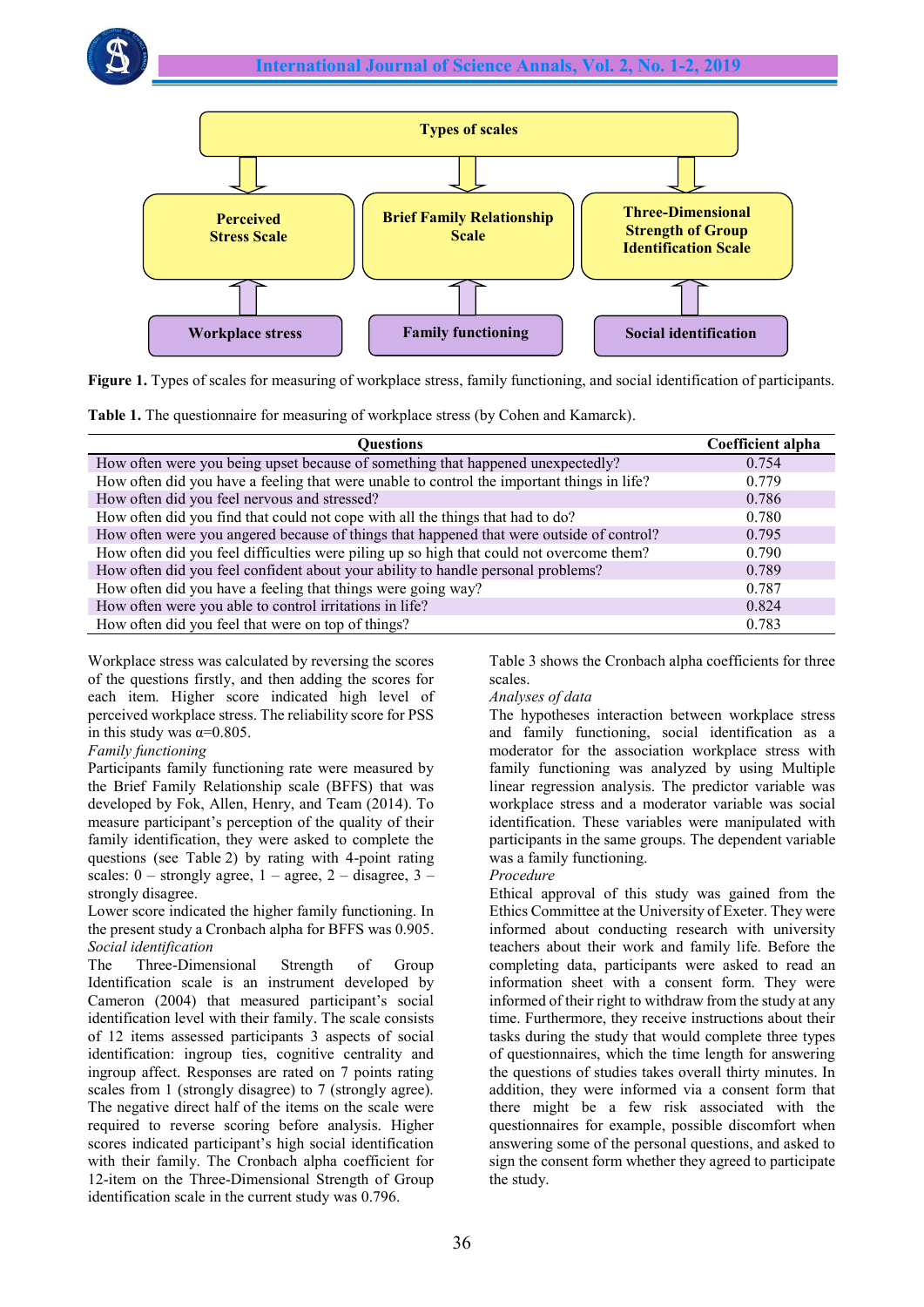**Table 2.** The questionnaire for measuring of family functioning (by Fok, Allen, Henry, and Team).

| <b>Ouestions</b>                                                   | <b>Coefficient alpha</b> |
|--------------------------------------------------------------------|--------------------------|
| In our family we really help and support each other                | 0.889                    |
| In our family we spend a lot of time doing things together at home | 0.900                    |
| In our family we work hard at what we do in our home               | 0.902                    |
| In our family there is a feeling of togetherness                   | 0.890                    |
| My family members really support each other                        | 0.886                    |
| I am proud to be a part of our family                              | 0.885                    |
| In our family we really get along well with each other             | 0.879                    |

**Table 3.** The Cronbach alpha coefficients for the scales.

| <b>Scales</b>                                            | Cronbach alpha |
|----------------------------------------------------------|----------------|
| Perceived Stress Scale                                   | 0.805          |
| Brief Family Relationship Scale                          | 0.905          |
| Three-Dimensional Strength of Group Identification Scale | 0.796          |

#### **Results**

Testing the hypotheses showed that there was a positive correlation coefficient between workplace stress and family functioning (r  $(82)=0.26$ ,  $p<0.05$ ). The negative correlation coefficient suggested that increasing participant's social identification, might lower effect of workplace stress on their family functioning  $(r (82))$ =  $-0.25$ ,  $p<0.05$ ).

Testing the question whether the nature of the relationship between workplace stress and family functioning was changed through a function of social identification. Examining the moderation effect started with the value whether both workplace stress and a moderator variable had a significant effect on family functioning, and as results showed that workplace stress variable was not significantly predicted on family functioning in this model ( $\beta$ =-0.57, t (79)=-6.19, p<0.05) which suggested, social identification influences on decrease workplace stress's affect on family functioning.

Furthermore, there was a significant difference in workplace stress's impact on family functioning when the interaction term by social identification level was added. The workplace stress variable was not significant, with the interaction between high social identification and workplace stress included model (β=  $-0.021$ , t  $(3.78) = -0.18$ ,  $p=0.86$ ). When the interaction between low social identification and workplace stress was included in the model, workplace stress was significant ( $\beta$ =0.41, t (3.78)=2.34, p=0.022).

In addition, there was correlation between workplace stress and family functioning r=0.60, for the participants whose social identification with their family low. In contrast, a correlation coefficient between workplace stress and family functioning was reported  $r=0.42$ , for the people whose social identification with their family were high. It can be seen that, the coefficient of the interaction between social identification and workplace stress was statistically significant for the moderation of workplace stress's negative impact on family functioning. The coefficients with workplace stress were not significant when a high social identification variable was added to the model. However, workplace stress was a significant variable on family functioning, with the low social identification interaction term. Finally,

workplace stress's negative association with family functioning was dependent on individual's social identification level with their family members. Thus, predicting hypotheses were confirmed.

#### **Discussion**

Considering this, the result of the research conducting with participants – faculty members concluded that workplace stress had a direct negative effect on their family functioning. This supported analysis of qualitative questionnaire responses. It can be seen the results that individual's workplace stress's strong relation with their family might looks as through their feelings, thoughts, moods and abilities to cope with workplace stressors. This was particularly clear in responses to questions about an inability to control important things in their life, and thought about something unexpected happening at work. This finding is consistent with a previous study by Wang, Repetti, and Campos (2011) that individual's workplace stress impacts on their family by their moods, thoughts, and coping behaviours. Participant's low family identification might appear as a decrease in a sense of supporting each other, spending less time together and a low feeling of togetherness.

This tendency might be reasoned by following factors: firstly, it would depend on their job type. In fact, there is a high demand for teaching at university, in spite of the average level of income. Mainly, faculty members have motivation to work an academic environment by their scientific interest. In addition, teacher's stress might be linked with their job conditions. Secondly, cultural differences of participants might be influential factors for their workplace stress which has impact on family functioning. In countries where the majority of the population is Muslim the female has a choice of about working, but they are responsible for family members 'caring, having children, organization family support, and consequently keeping family stability. In fact, female's work load may be divided into two parts depending on cultural differences, before and after marriage. Despite being a successful worker in education and academic fields, they prioritize their family conditions, but it is clear from previous findings females' role as a worker is also a significant factor for their work-life balance. This attitude might influence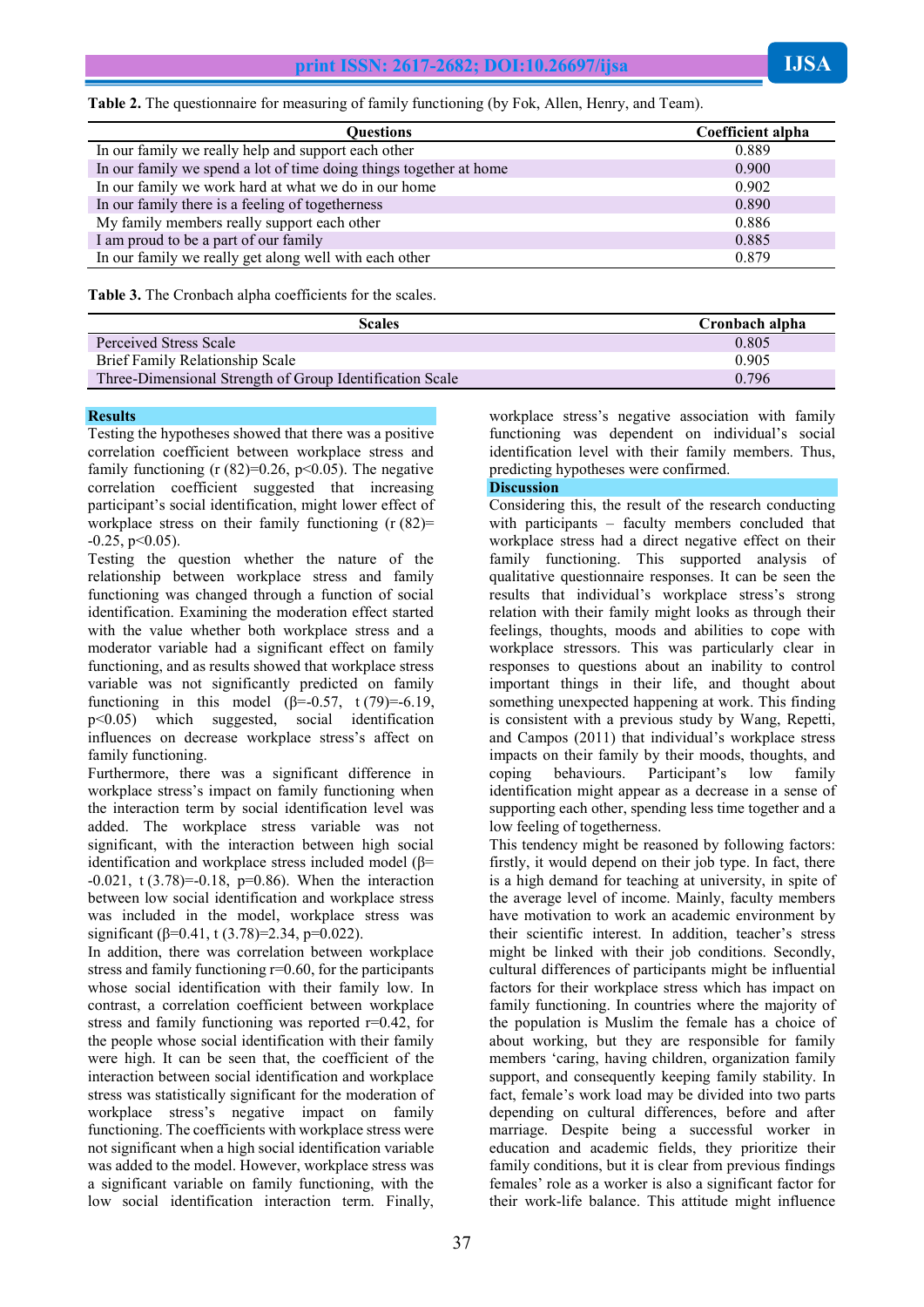individual's sensitivity to workplace stressors which are related to their family functioning.

However, there a high level of perceived stress indicated only among married female participants, excluding males. This finding contradicted the previous conclusion of Wang et al. (2001) that suggested men display more negative emotion as a result of workplace stress, report high neuroticism and express more active and more negative social behavior, but these patterns were not identified in women. However, the result has similarity with the Pennebaker's (1982) conclusion that women are more likely to report symptoms of physical and emotional discomfort than men. This could be participant's in particular, females' cultural, demographic features. Moreover, it probably impacts of their combination and attempt to satisfy two environment responsibilities. This result would be a significant factor for future research, as similarly Seiffge-Krenke, Aunola, and Nurmi (2009) study about changes in stress perception and coping suggested that for workplace stress perception situational factors are more impactful than the levels of perceived stress.

On the other hand, as Barnett and Baruch (1985) study concluded that working has play more significant effect to female that impacted on their family relationship than male. In contrast, Pleck (1985); Rosalind, Lois, and Grace (1987) both study suggested that men are more psychologically involved in their families than their work roles, and their well-being is dependent on family. Thus, workplace stress's impact on family functioning among female's were clear, whereas participant - male's workplace stress might be influenced by female's workplace stress's affect on their family relationship.

The Multiple linear regression analysis results showed that the direct effect of workplace stress on their family functioning reduced under the social identification's moderating condition. It is because social identification changes the mechanism depending on individual's social identification level with their family. In fact, the nature of the workplace stress's impact on family functioning changed as a result of the inclusion of interaction between social identification and workplace stress. This means, the effect of workplace stress to family functioning was not significant in the presence of individual's high level social identification with their family. It is because when individual's social identification with their family was high, their cognitive appraisal about family was central, and their ingroup ties affected among members of family that caused to decrease workplace stress's affect on family. For instance, when their ingroup ties increase, members of their families help and support each other, spend a lot of time doing things together at home, also work hard at what they do in their home. This feeling of togetherness might lead to them increasing their family ingroup effect that was expressed they were proud to be a part of their family; getting along well with each other members which consequently, guiding family as a central an individual's mind. Furthermore, cognitive appraisal is central to theories of psychological stress (Wang et al., 2011). Moreover, as outlined previous studies, when individuals perceive themselves as part of that group, increase the feeling that they are supported which has a

significant role for decreasing workplace stress's influence to family functioning (Haslam & Reicher, 2006).

In fact, there individual's whose social identification with their family was low, showed poor family relationship patterns, such as having difficulties to form a bond with other members, and decrease sense a family as a central part their self-image. Individual's social recourse from their family is a key variable in establishing their confidence in their ability to cope with stress (Klink, Byars-Winston, & Bakken, 2008). Because when members have identity and categorize as one group, this may influence their protecting group members from adverse reactions to strain and perceptions, increase a sense of support and responses for workplace stress (Haslam et al., 2005). Furthermore, social interaction might shape individual's psychological development by norms, roles and rules (1979) by reducing their stress. Previous finding by Haslam and Reicher (2006) claimed that when there is lower a sense of social identification among members of the group, this reduces the ability to resist the stressors. In addition, social identification variable interacts significantly with workplace stress on family functioning variable in the prediction of moderation for workplace stress effect, consistent with interactional model of personality theories (Endler & Magnusson, 1976). Consistent with such theories, 'actual behavior is determined by a continuous and multidirectional interaction between person variables and situation variables' (Magnusson & Endler, 1976) which means social identification with family as a situation and individual's responsibility to perceive and value family as centrality as personal variables play an important role changing stress.

The results of examination of workplace stress's negative association with family functioning, and social identification's role for workplace stress moderation concluded that the higher level of individual's social identification with their family, the lower negative effect from workplace stress on their family functioning. It is because when their sense of identity is high, they might influence others emotionally which gives them power to cope with stressors. Whereas negative social identification or poor relationship among members of family might a reason of workplace stress's significant impact on family functioning.

# **Conclusions**

To conclude, workplace stress has a negative association with faculty member's family functioning. Individual's high social identification with their family is an effective coping method with workplace stress and, moderates the relationship between workplace stress and family functioning. Keeping faculty member's work and family life balance is dependent on their social identification level with family group.

# **References**

Avanzi, L., Fraccaroli, F., Castelli, L., Marcionetti, J., Crescentini, A., Balducci, C., & Dick, R. (2018). How to mobilize social support against workload and burnout: the role of organizational identification. *Teaching and Teacher Education*, *69*, 154–167. doi:10.1016/j.tate.2017.10.001